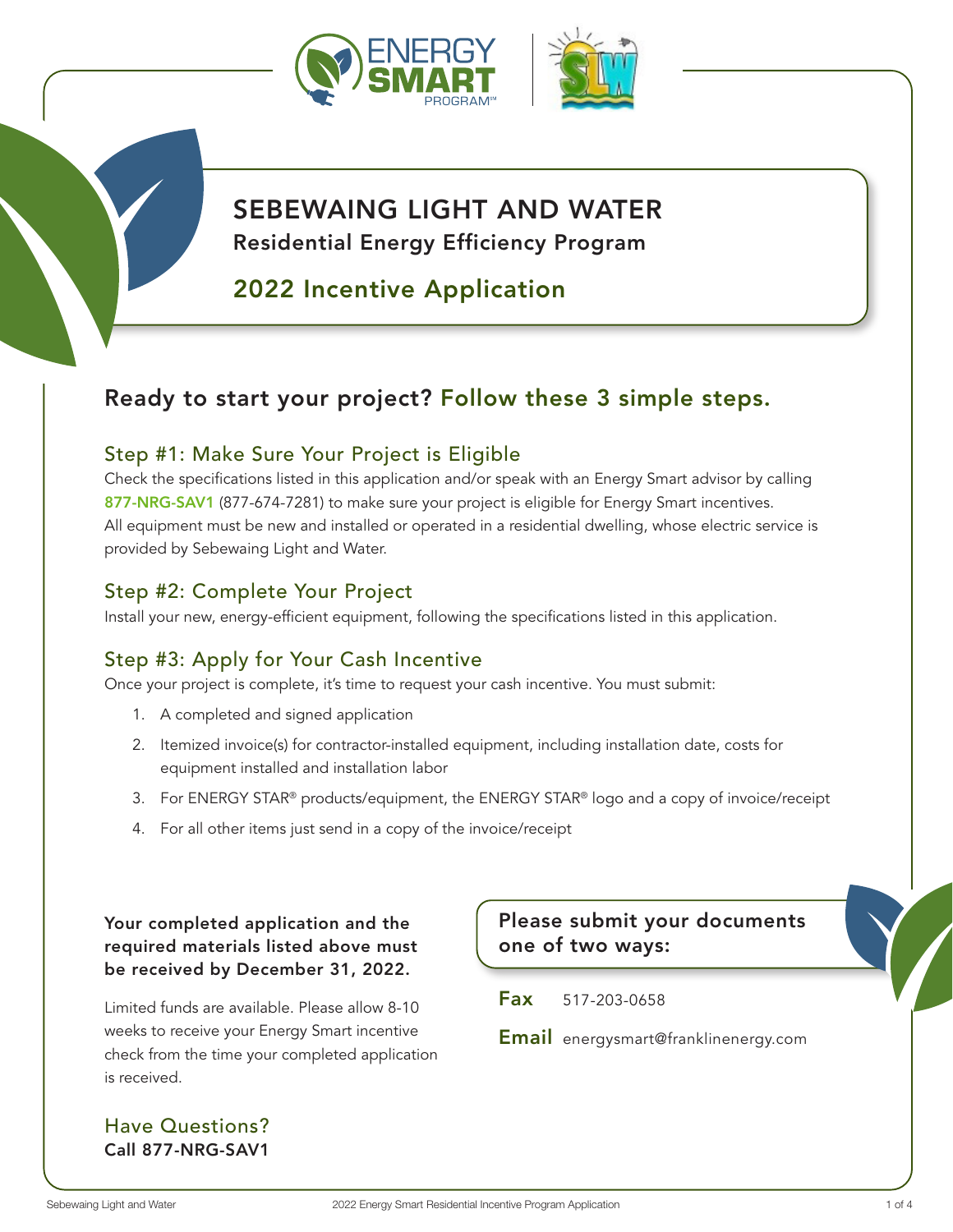

## Customer Information

| <b>Customer Name</b>                                                                                                                                                                                                                                                                                                    | Phone                                                                                          | Email |          |  |  |
|-------------------------------------------------------------------------------------------------------------------------------------------------------------------------------------------------------------------------------------------------------------------------------------------------------------------------|------------------------------------------------------------------------------------------------|-------|----------|--|--|
| Mailing Address                                                                                                                                                                                                                                                                                                         | City                                                                                           | State | ZIP Code |  |  |
| Installation Address                                                                                                                                                                                                                                                                                                    | City                                                                                           | State | ZIP Code |  |  |
| Sebewaing Light and Water Electric Account Number                                                                                                                                                                                                                                                                       | Fuel type for space heating: $\Box$ Natural Gas $\Box$ Electric $\Box$ LP (Propane) $\Box$ Oil |       |          |  |  |
| How did you learn about the program? $\Box$ My Utility $\Box$ Utility Website $\Box$ Online Ad $\Box$ Mail/Bill Insert $\Box$ Event $\Box$ Contractor $\Box$ Newspaper $\Box$ Radio                                                                                                                                     |                                                                                                |       |          |  |  |
| Name of Installing Contractor                                                                                                                                                                                                                                                                                           | <b>Contractor Name</b>                                                                         |       |          |  |  |
| Address                                                                                                                                                                                                                                                                                                                 | City                                                                                           | State | ZIP Code |  |  |
| Contractor Phone                                                                                                                                                                                                                                                                                                        | <b>Contractor Email</b>                                                                        |       |          |  |  |
| Certifications and Signature                                                                                                                                                                                                                                                                                            |                                                                                                |       |          |  |  |
| I hereby certify that: 1. The information contained in this application is accurate and complete. 2. All rules of this incentive program have been followed.<br>3. I have read and understand the Terms and Conditions included with this document. I agree to verification of equipment installation which may include |                                                                                                |       |          |  |  |

a site inspection by a Sebewaing Light and Water representative. I understand that I am not allowed to receive more than one incentive from this program for any one piece of equipment. I hereby agree to indemnify, hold harmless and release the utility from any actions or claims in regard to the installation, operation and disposal of equipment (and related materials) covered herein, including liability from any incidental or consequential damages. I understand that my submittal of the requested information is for the sole purpose of my program participation. I further understand that this information will be treated as confidential to the extent permitted by law.

Customer Signature **Print Name** Print Name **Print Name** Print Name **Date Submitted** 

#### Complete section below only if rebate will be paid to the Contractor or Landlord.

| Payee Legal Name (as shown on income tax return):                                                                                              |             | Payee Business Name (if different than payee legal name): |        |      |  |
|------------------------------------------------------------------------------------------------------------------------------------------------|-------------|-----------------------------------------------------------|--------|------|--|
| Payee Legal Address:                                                                                                                           |             | City:                                                     | State: | ZIP: |  |
| Mail Check to: □ Payee Legal Address<br>$\Box$ Job Site Address<br>$\Box$ Alternate Address (complete below):                                  |             |                                                           |        |      |  |
| Alternate Pay Address (optional):                                                                                                              |             | City:                                                     | State: | ZIP: |  |
| Payee Federal Tax Classification (check ONE only):                                                                                             |             |                                                           |        |      |  |
| $\Box$ Partnership<br>□ Sole Proprietor/Individual<br>$\Box$ LLC<br>$\Box$ Corporation<br>$\Box$ Other tax exempt organization or gov't agency |             |                                                           |        |      |  |
| Payee Taxpayer Identification Number (TIN) (Must match payee legal name above): FEIN #: $\frac{1}{2}$ $\frac{1}{2}$ $\frac{1}{2}$              |             |                                                           |        |      |  |
| Payee Signature:                                                                                                                               | Print Name: | Title:                                                    | Date:  |      |  |

#### For Internal Use Only

| Date Received | Post Inspection                                | Incentive Approval      | Date Approval |
|---------------|------------------------------------------------|-------------------------|---------------|
|               | Post Inspection Required? $\Box$ Yes $\Box$ No | $\Box$ No<br>$\Box$ Yes |               |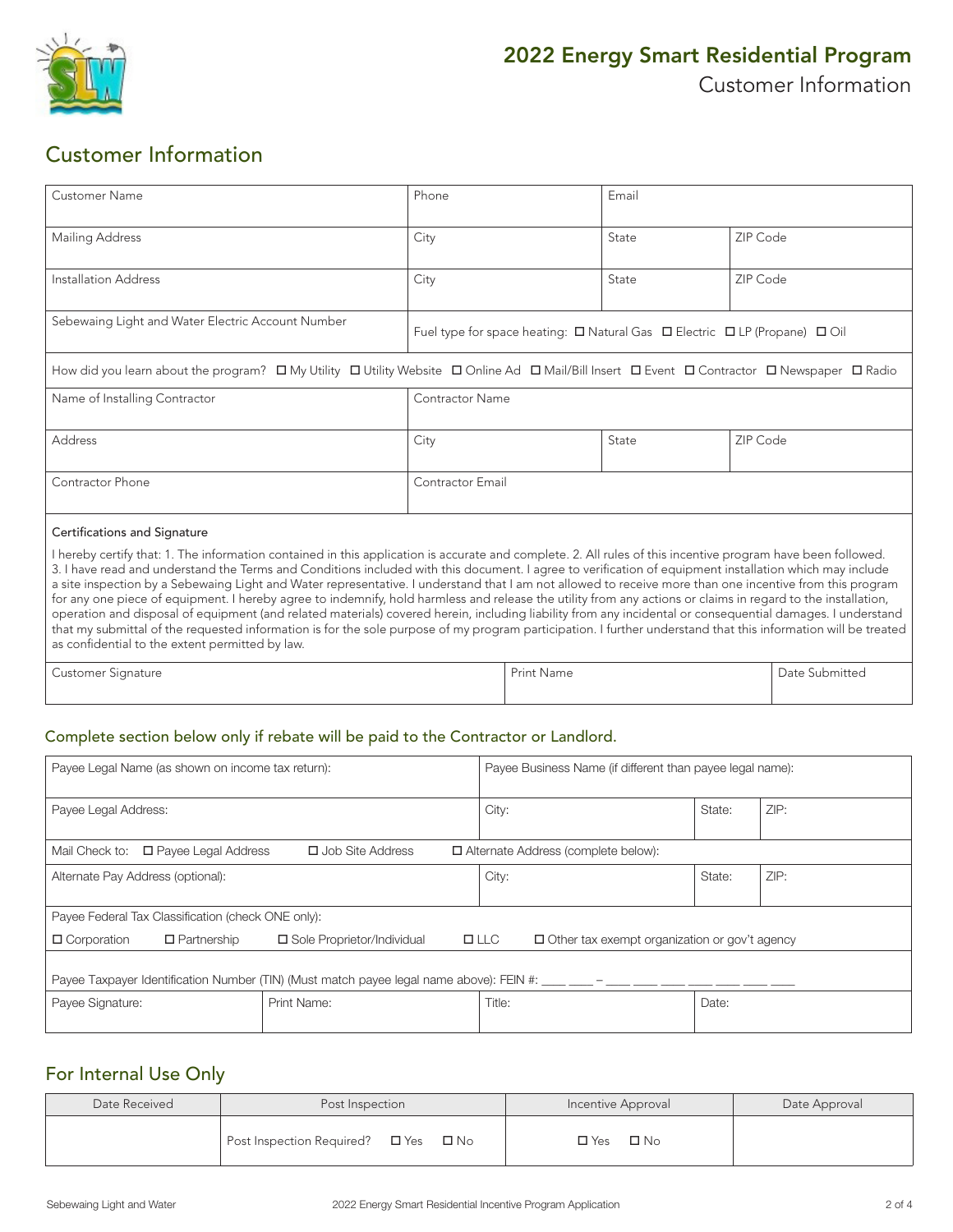

### Incentive Worksheet

Please see Equipment Specifications & Documentation Requirements found on page 4 of this document for details, including quantity limitations.

| Measure                                                                                  | Specs                                                         | Quantity                  | Incentive      | <b>Total Incentive</b><br>(Quantity x Incentive) |  |  |
|------------------------------------------------------------------------------------------|---------------------------------------------------------------|---------------------------|----------------|--------------------------------------------------|--|--|
| <b>Central Air Conditioning</b>                                                          |                                                               |                           |                |                                                  |  |  |
| Central AC - 15 SEER                                                                     | The indoor coil and outdoor condenser                         |                           | \$75.00        |                                                  |  |  |
| Central AC - 16 SEER                                                                     | must be a matched set and installed                           |                           | \$100.00       |                                                  |  |  |
| Central AC - 17 SEER                                                                     | on the same date to be eligible.                              |                           | \$150.00       |                                                  |  |  |
| Please provide the following information about the new, installed equipment:             |                                                               |                           |                |                                                  |  |  |
| Central AC Manufacturer:                                                                 | Central AC Model Number:                                      | Central AC Serial Number: |                |                                                  |  |  |
|                                                                                          |                                                               |                           |                |                                                  |  |  |
| Mini-Split System                                                                        |                                                               |                           |                |                                                  |  |  |
| Mini-Split System                                                                        | Must be at least SEER 18 or higher                            |                           | \$300.00       |                                                  |  |  |
| Please provide the following information about the new, installed equipment:             |                                                               |                           |                |                                                  |  |  |
| Manufacturer:                                                                            | Model Number:                                                 |                           | Serial Number: |                                                  |  |  |
|                                                                                          |                                                               |                           |                |                                                  |  |  |
| <b>Water Heater</b>                                                                      |                                                               |                           |                |                                                  |  |  |
| ENERGY STAR® High Efficiency Heat Pump<br>Water Heater (Replacing Electric Water Heater) | <b>ENERGY STAR Qualified</b>                                  |                           | \$150.00       |                                                  |  |  |
| Appliances and Other Equipment                                                           |                                                               |                           |                |                                                  |  |  |
| <b>ENERGY STAR Dehumidifier</b>                                                          | <b>ENERGY STAR Qualified</b>                                  |                           | \$15.00        |                                                  |  |  |
| <b>ENERGY STAR Refrigerator</b>                                                          | <b>ENERGY STAR Qualified</b>                                  |                           | \$25.00        |                                                  |  |  |
| <b>ENERGY STAR Room AC</b>                                                               | <b>ENERGY STAR Qualified</b>                                  |                           | \$15.00        |                                                  |  |  |
| <b>ENERGY STAR PC (Personal Computer)</b>                                                | <b>ENERGY STAR Qualified</b>                                  |                           | \$15.00        |                                                  |  |  |
| ENERGY STAR Electric Clothes Dryer -<br>High Efficiency                                  | <b>ENERGY STAR Qualified</b>                                  |                           | \$25.00        |                                                  |  |  |
| Intelligent Surge Protector                                                              |                                                               |                           | \$10.00        |                                                  |  |  |
| Programmable Thermostat                                                                  | 2 Programs / 4 Temperature Settings;<br>WiFi enabled included |                           | \$10.00        |                                                  |  |  |
| <b>ENERGY STAR LED Lamp</b>                                                              | <b>ENERGY STAR Qualified</b>                                  |                           | \$4.00         |                                                  |  |  |
| <b>ENERGY STAR TV</b>                                                                    | <b>ENERGY STAR Qualified</b>                                  |                           | \$30.00        |                                                  |  |  |
| <b>ENERGY STAR Monitor</b>                                                               | <b>ENERGY STAR Qualified</b>                                  |                           | \$15.00        |                                                  |  |  |
| ENERGY STAR Freezer - Chest or Upright                                                   | <b>ENERGY STAR Qualified</b>                                  |                           | \$20.00        |                                                  |  |  |
| <b>ENERGY STAR Air Purifier</b>                                                          | <b>ENERGY STAR Qualified</b>                                  |                           | \$40.00        |                                                  |  |  |